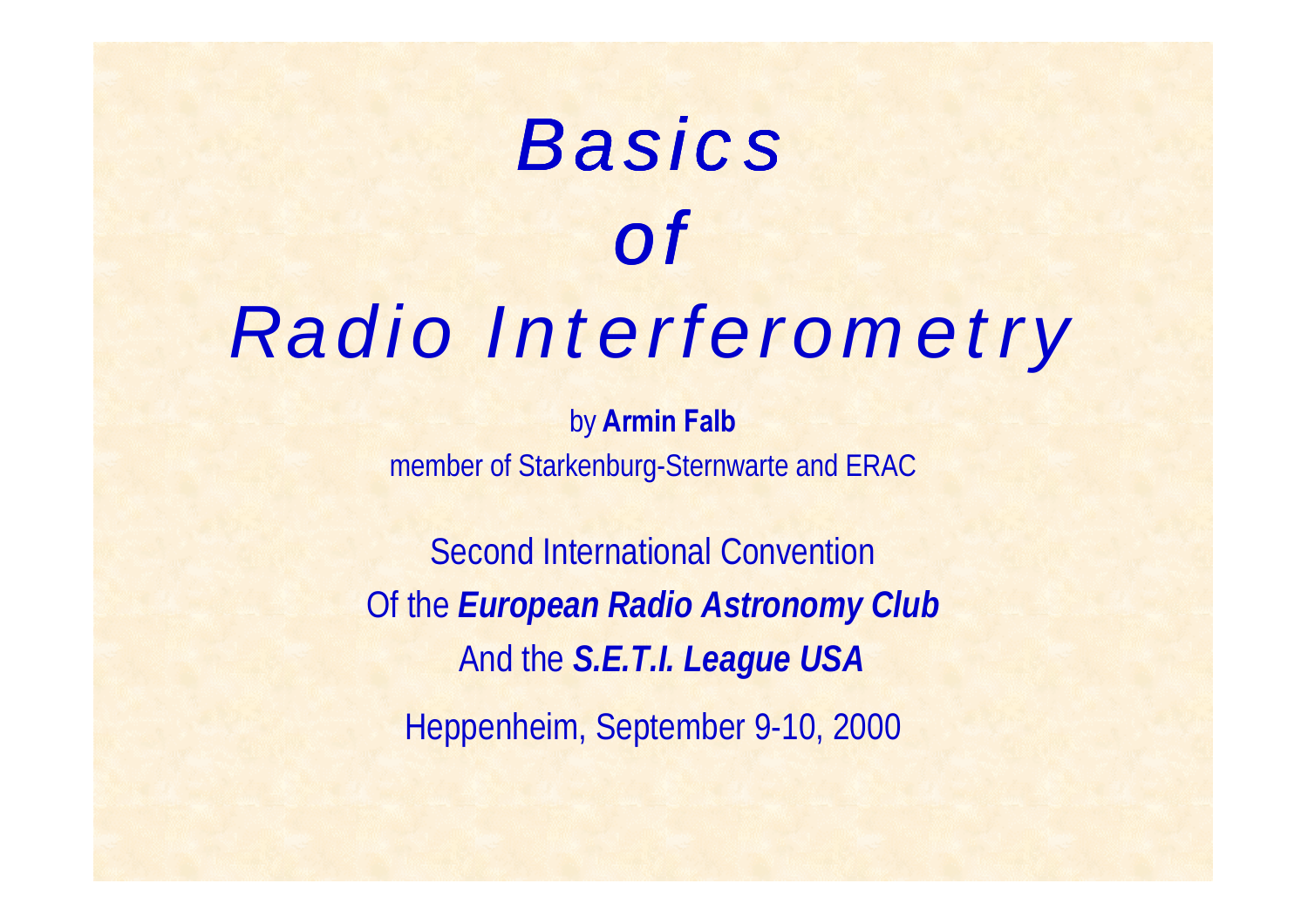#### **What will we talk about?**

- **EXECUTE: Motivation for Radio Interferometry Basic Ideas** ■ The Two-Element Interferometer (basic interferometer equations)
- Aperture Synthesis
- Amateur Radio Astronomy and Interferometry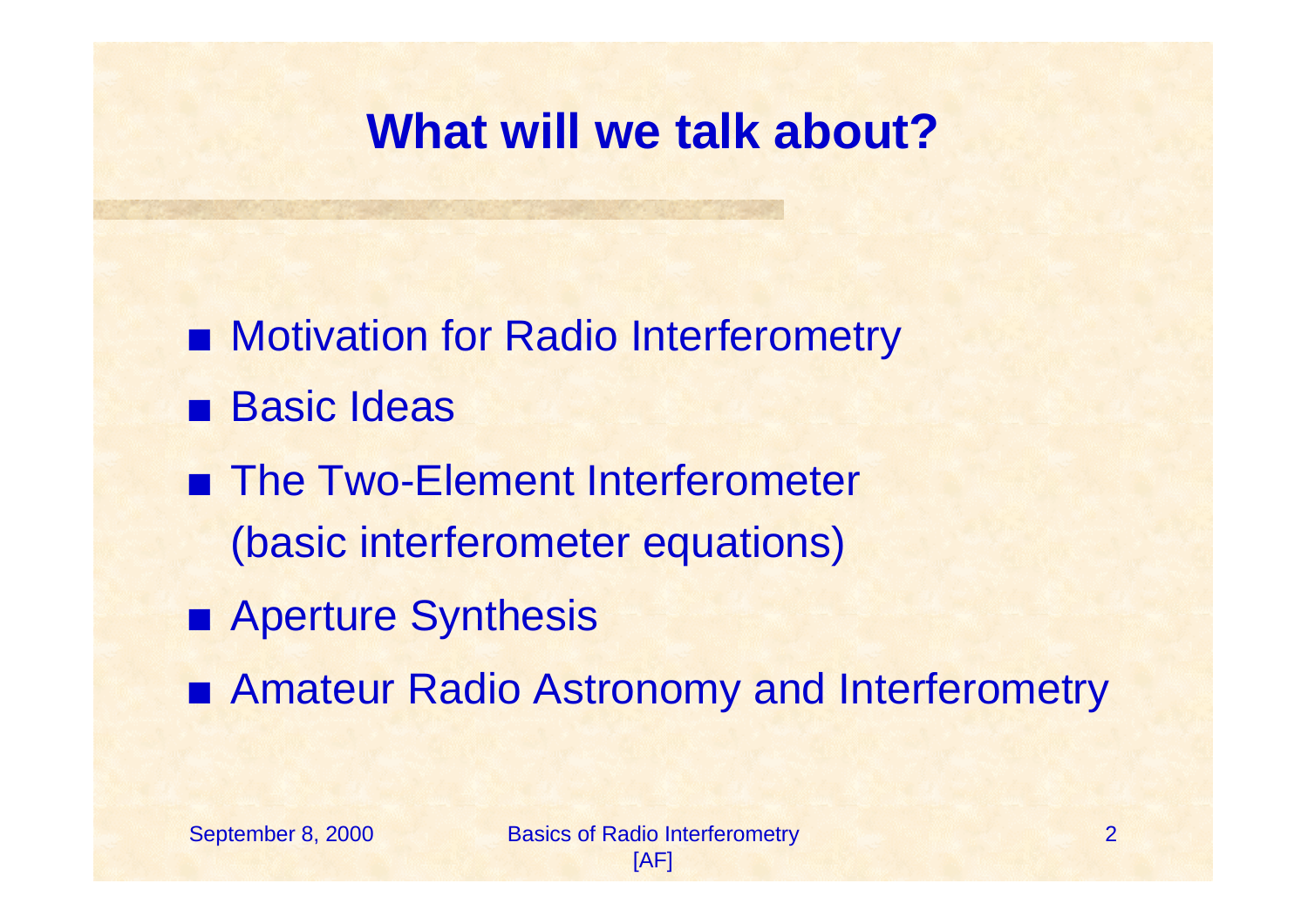#### **Motivation for Radio Interferometry**

 $\blacksquare$  angular resolution of a telescope  $\propto \lambda/D$ optical telescopes: 20 marcsec (D=5m, λ=500nm) ■ radio telescopes: 1 arcmin (D=100m, λ=2.8cm) Miunz Johnt ■ extra-galactic radio sources: fine scale structures < 1 marcsec (1marcsec  $\oslash \lambda$  = 2.8cm  $\Rightarrow$  D = 6000km)  $\blacksquare$  filled aperture telescopes limited to D ≈ 100m

September 8, 2000 Basics of Radio Interferometry

3

Maio Jobe uxla (or hore sight)

Main Jobs

**Jolf-power** sin vidib (HPBW)

Beam width between first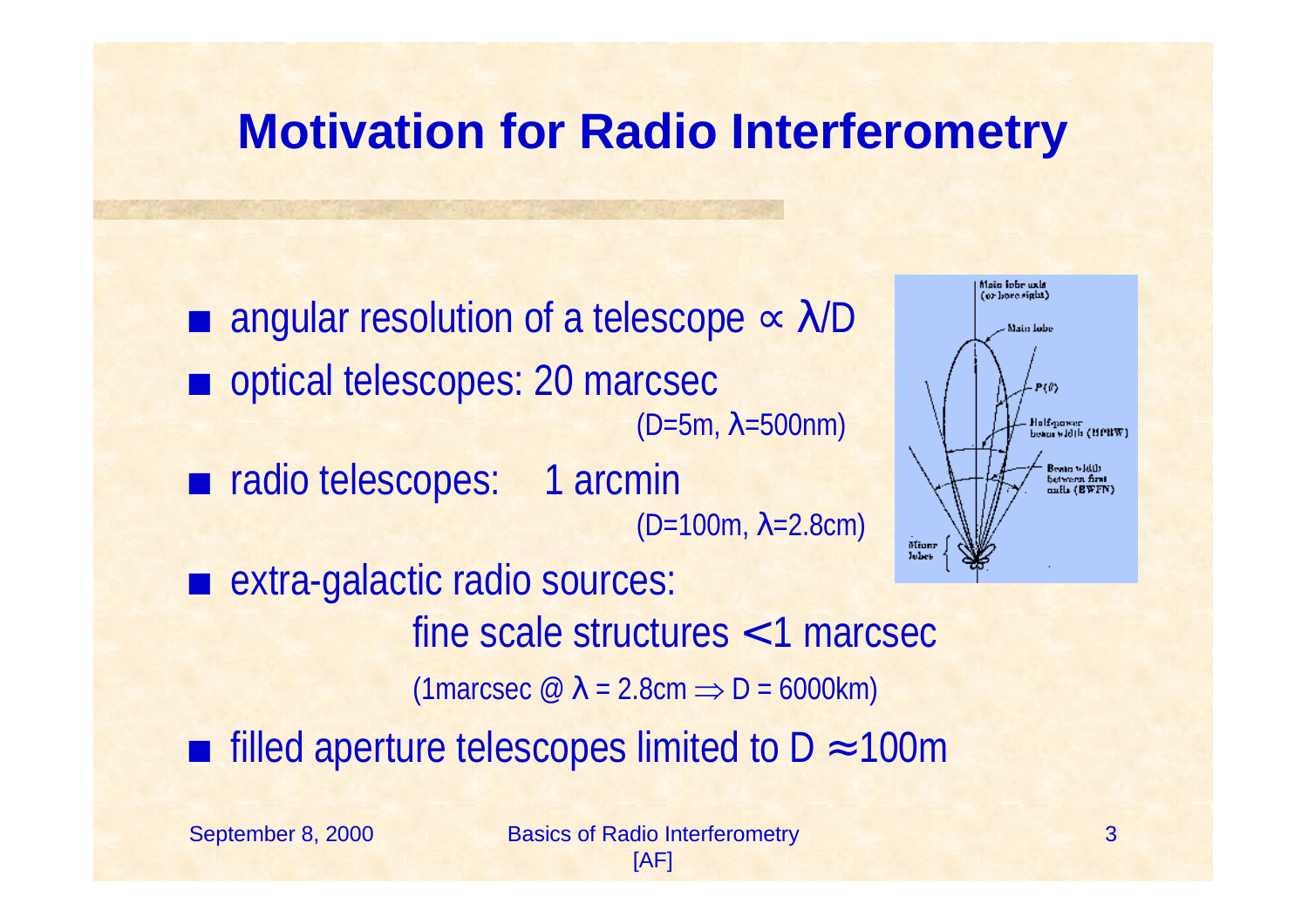## **The Solution**

**Fig. 4** There **is** a way to build big radio telescopes:

- take several "small" telescopes in great distance from one another
- combine their output signals in an appropriate way
- do some computing on the results

# That is a very simplistic view of a **radio interferometer**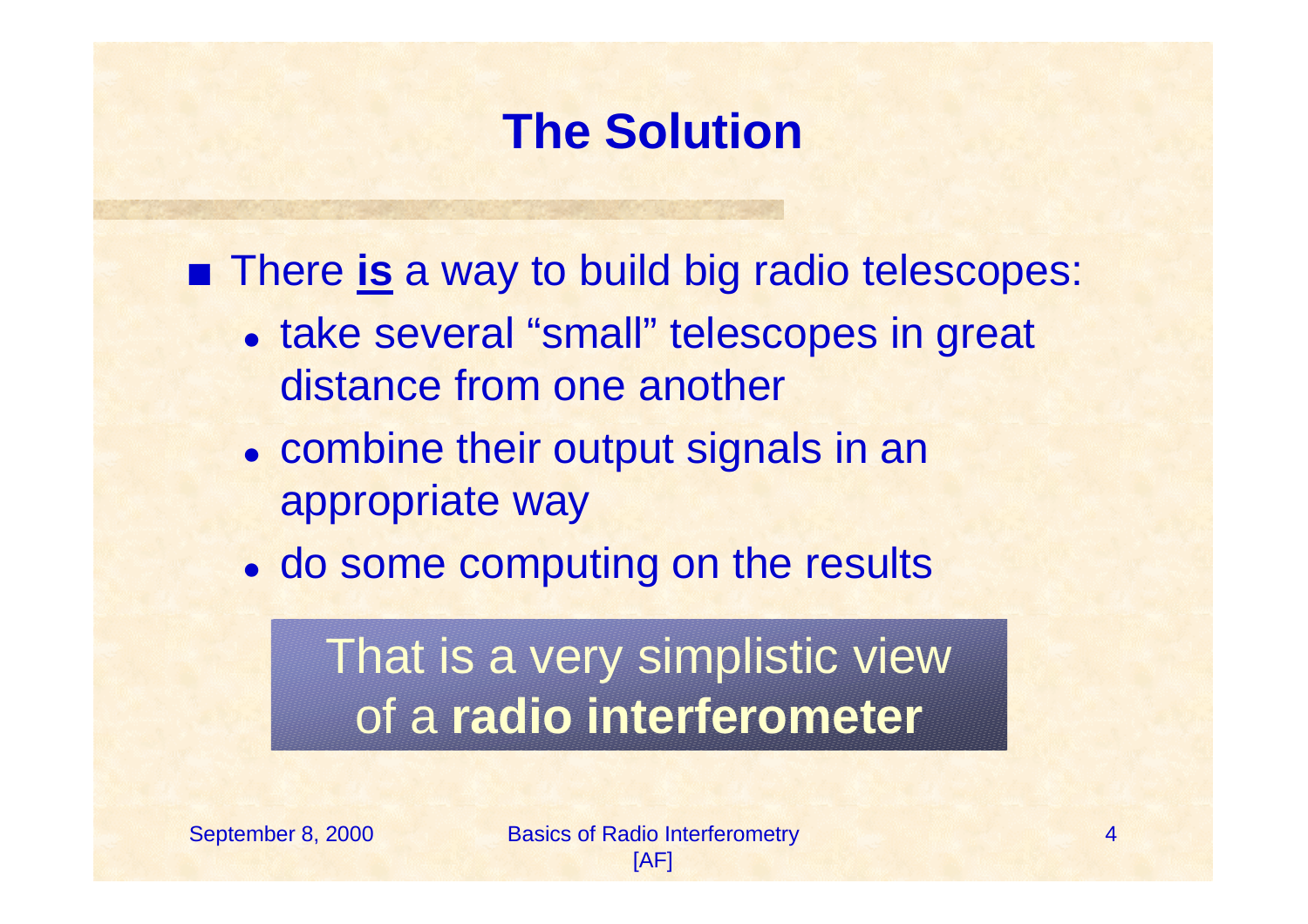#### **Basic ideas I**

■ fixed aperture antenna composed from N elemental areas  $\blacksquare$  each element n is contributing a signal  $I_n$  cos(ωt+ $\Phi_n$ )  $\blacksquare$  vectorial addition of all signals yields:  $\frac{1}{2}$   $\cdot$   $\frac{1}{1}$   $\frac{2}{1}$  $^{2}$  + >  $\bigcup$  I<sub>j</sub>I<sub>k</sub>cos( $\Phi$ <sub>j</sub> -  $\Phi$ <sub>k</sub>)  $\frac{1}{2} \cdot \sum_i \int_i$  I<sub>j</sub>I<sub>k</sub>cos( $\Phi_i - \Phi_k$ ) N-1 j=1 N  $k = j + 1$ j N j=1  $= \frac{1}{2} \cdot \sum_{j}$   $j^{2} + \sum_{k}$   $\sum_{j}$   $l_{jk} \cos(\Phi_{j} -$ N N j=1 k=1  $\propto \gamma_2 \cdot \gamma$   $\int$  lj1kCOS( $\Psi$ j –  $\sum$   $Ij^2$  +  $\sum$   $\sum$  $P \propto \frac{1}{2} \cdot \sum \sum I_j I_k$ = = + <sup>=</sup> *k*



September 8, 2000 Basics of Radio Interferometry [AF]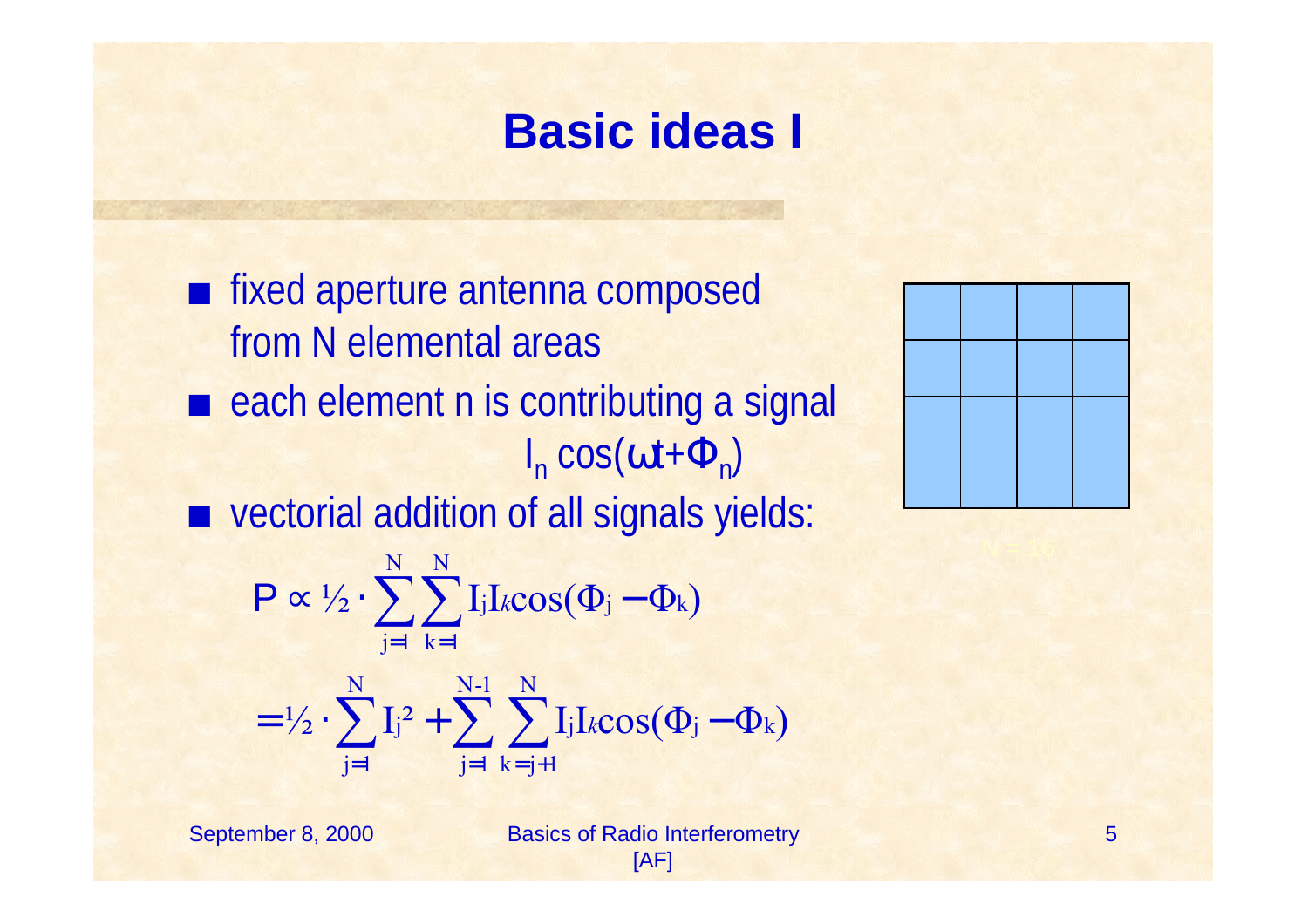### **Basic Ideas II**

 $\blacksquare$  cross terms can be measured separately one pair at a time  $\blacksquare$  addition to be done later  $\blacksquare$  two moveable antennas  $\rightarrow$ simulation of a large dish



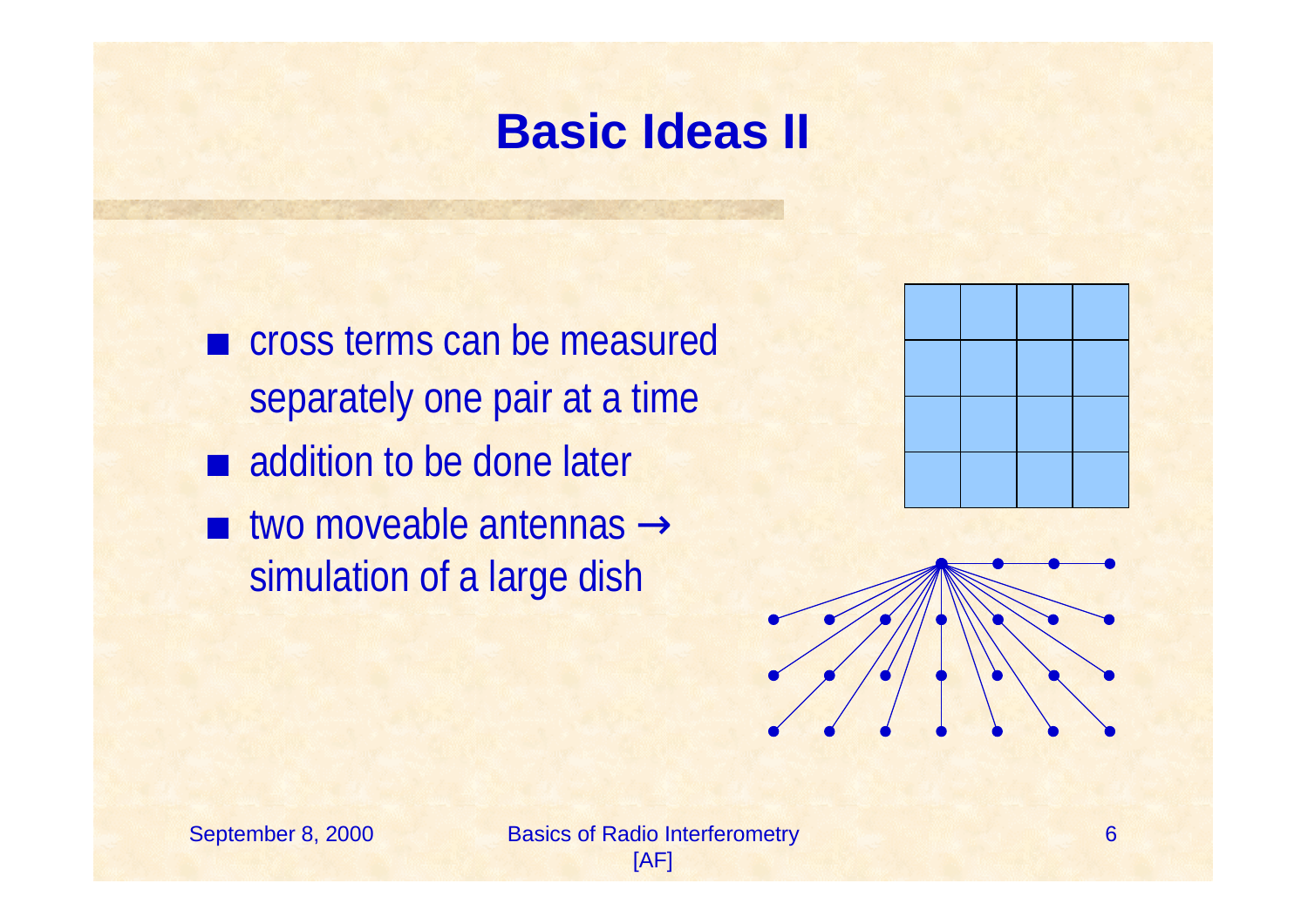#### **The Two-Element Interferometer I**

- B = Baseline  $\Theta$  = angle between base line and wave front from source  $\tau_{\text{g}}$  = B·sin $\varTheta$ / c wave
	- propagation (geometric) delay



September 8, 2000 Basics of Radio Interferometry [AF]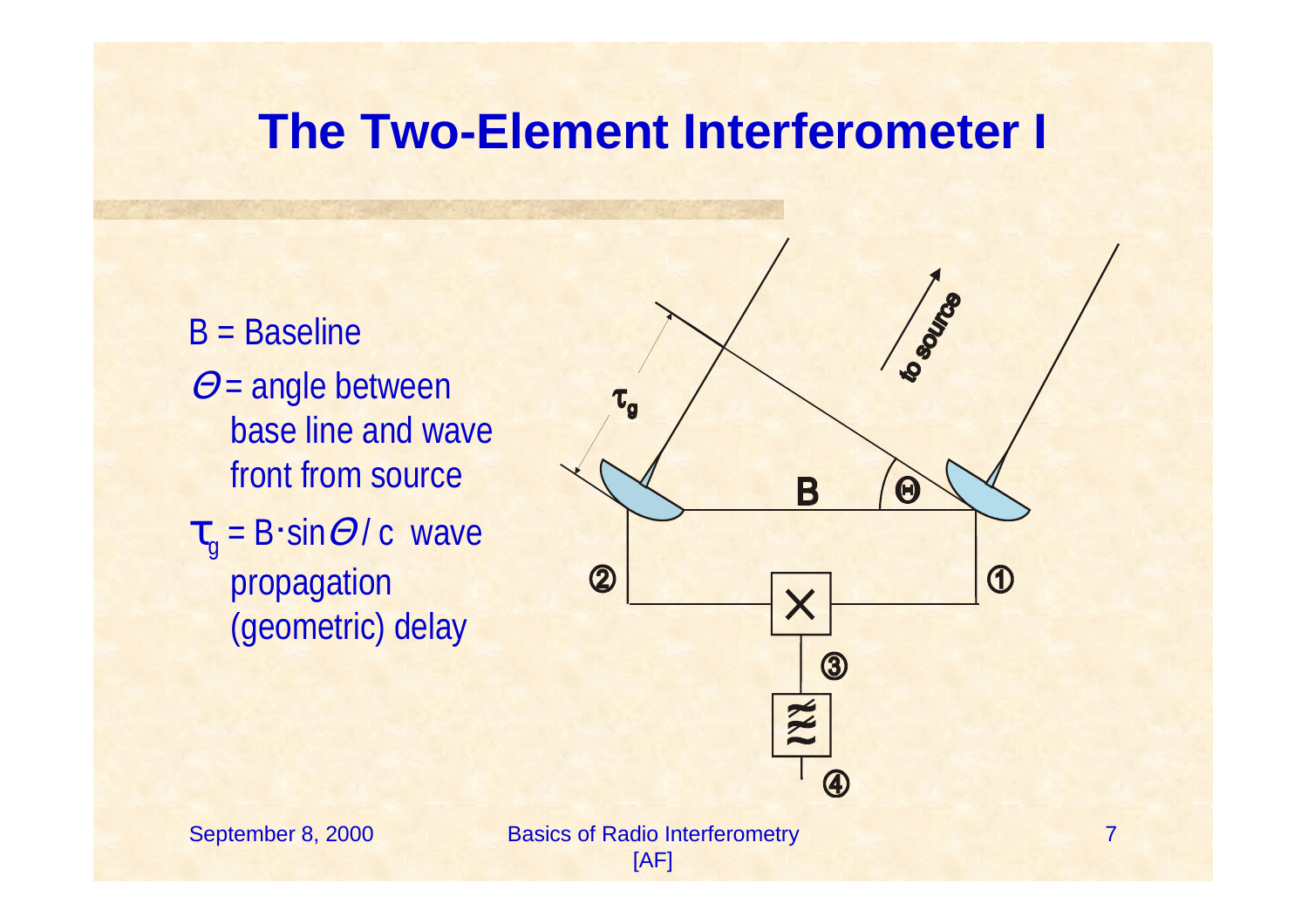#### **The Two-Element Interferometer II**

■ assuming a point source and monochromatic radiation:  $\odot$  R<sub>1</sub>(t) = E·cos ot  $\circledcirc$  R<sub>2</sub>(t) = E·cos  $\omega(t - \tau_g)$ 3  $R_3(t) = R_1(t) \cdot R_2(t)$ = [E·cos ωt] · [E·cos ω(t-τ<sub>g</sub>)] = ½E<sup>2</sup> · [cos ω(t + t -  $\tau_g$ ) + cos ω(t - t +  $\tau_g$ )]  $= \frac{1}{2}E^2 \cdot [\cos \omega(2t-\tau_g) + \cos \omega \tau_g]$  $\circled{4}$   $R_4 = \frac{1}{2}E^2$  · cos  $\omega \tau_g$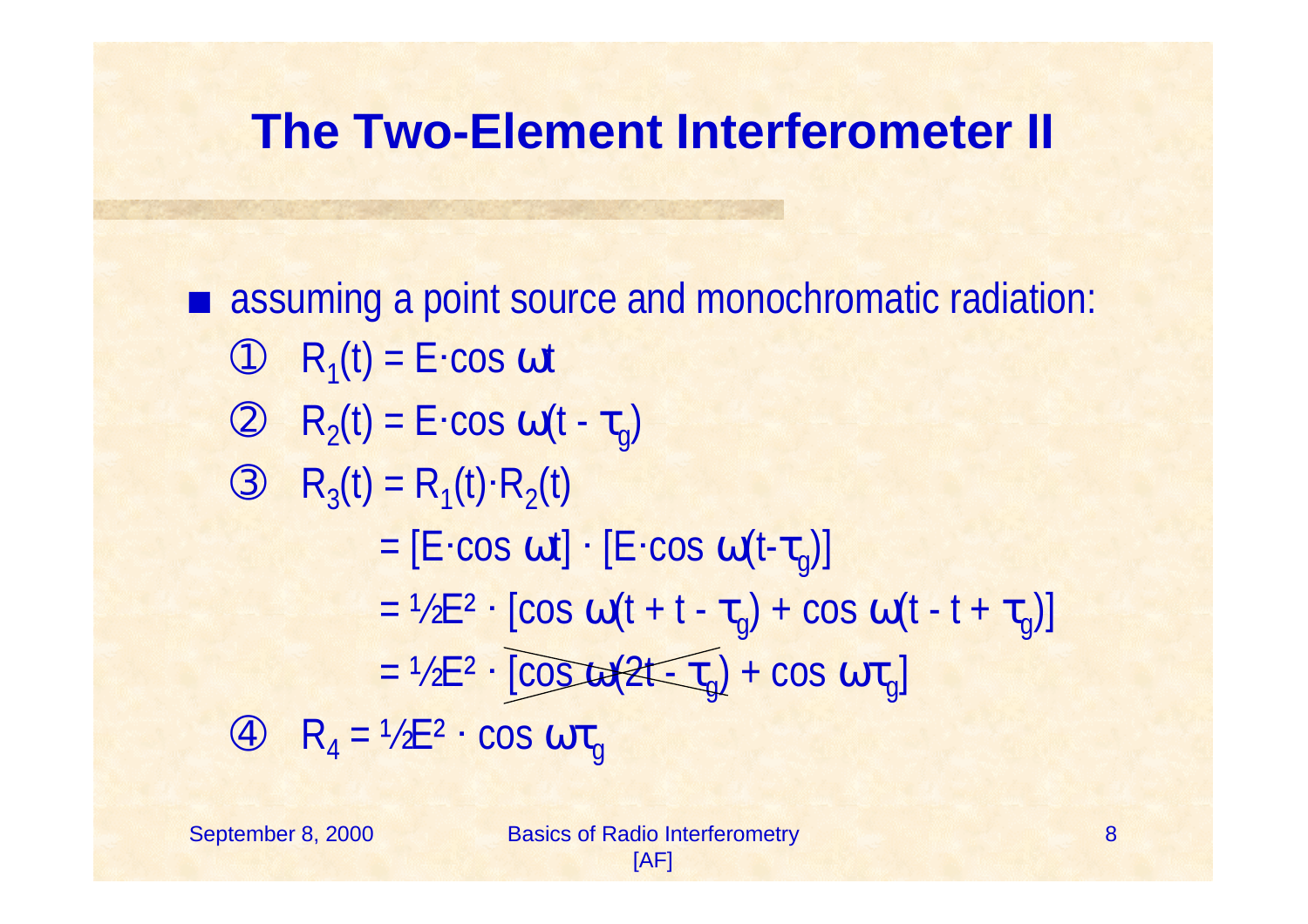#### **The Two-Element Interferometer III**

 $\blacksquare$  tracking the source / earth rotation make:  $\Theta = \Theta(t)$  and  $\tau_g = \tau_g(t) = B \cdot \sin \Theta(t) / c$  $\blacksquare$  therefore )] c  $B \cdot \textsf{sin} \varTheta(t)$  $R_4(t) = \frac{1}{2}E^2[cos(\omega \frac{B \cdot sin\omega}{2})$  $=$  1/2  $\mathsf{L}$  4 COS(  $\omega$  $\left(\frac{2\pi B\cdot\Theta(t)}{2}\right)$  $\setminus$  $(2\pi B \cdot$  $\vert \approx \sqrt{2}E^2$  $\overline{\phantom{a}}$  $\left[\cos\left(\frac{2\pi B\cdot\sin\Theta(t)}{2}\right)\right]$  $\overline{\phantom{a}}$  $\cos \left( \frac{2 \pi B \cdot \sin \Theta(t)}{2} \right)$  $\int$  $\left(\frac{2\pi B\cdot\sin\Theta(t)}{2}\right)$  $\setminus$  $(2\pi B \cdot$  $=$  72E<sup>2</sup> COS  $\left| \frac{1}{\lambda} \right| = \frac{1}{\lambda}$  $J\!U$  $\lambda$  $\sqrt{2\pi B \cdot \sin \Theta(t)}$   $\approx \sqrt{2E^2 \cdot \cos \left( \frac{2\pi B \cdot \Theta(t)}{2\pi B \cdot \Theta(t)} \right)}$ 

September 8, 2000 Basics of Radio Interferometry [AF]

 $\int$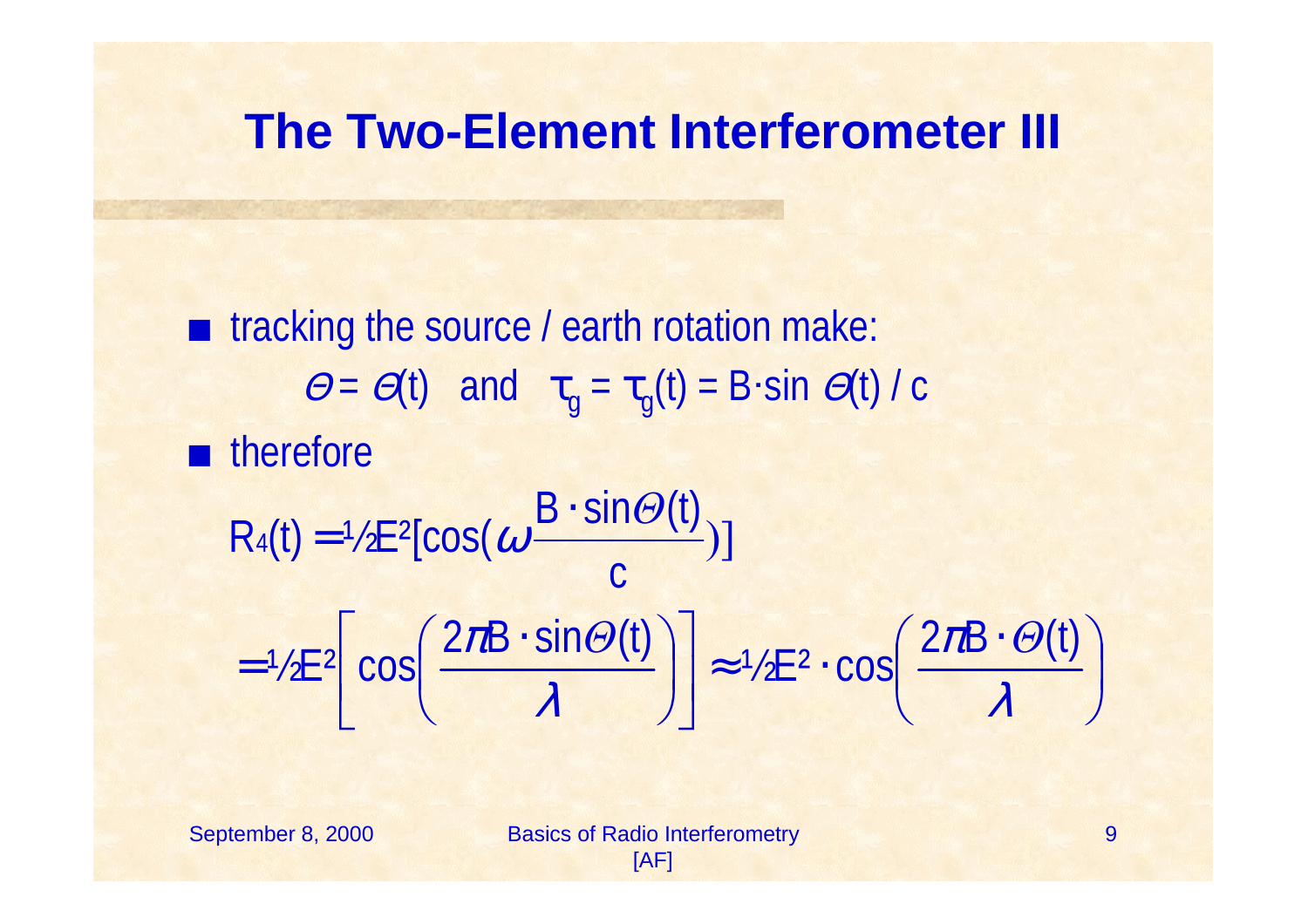#### **The Two-Element Interferometer IV**



<sup>←</sup>single antenna characteristic

←tracking the source

←transit instrument

September 8, 2000 Basics of Radio Interferometry [AF]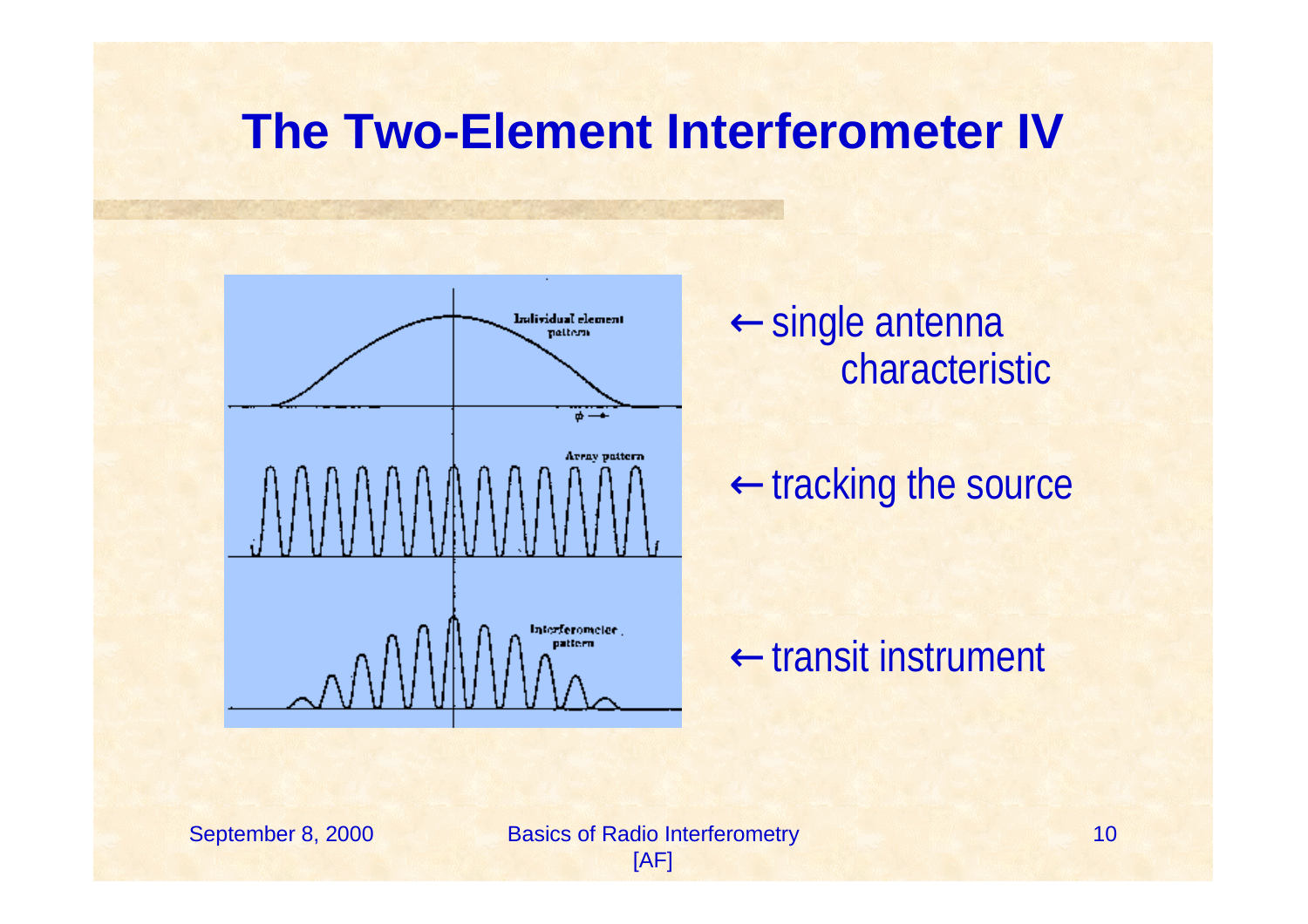# **Requirements for a Working Interferometer**

#### **EXECUTE:** Technical requirements:

- local oscillators for mixers of both telescopes phase-locked
- RF lines from antennas to receivers of equal length

#### • Radiation requirements

- planar wave fronts
- $\bullet$  coherence length »  $\tau_{\scriptscriptstyle{g}}\text{-c}$
- $\bullet~$  variation of radiation intensity slow when compared to  $\tau$ g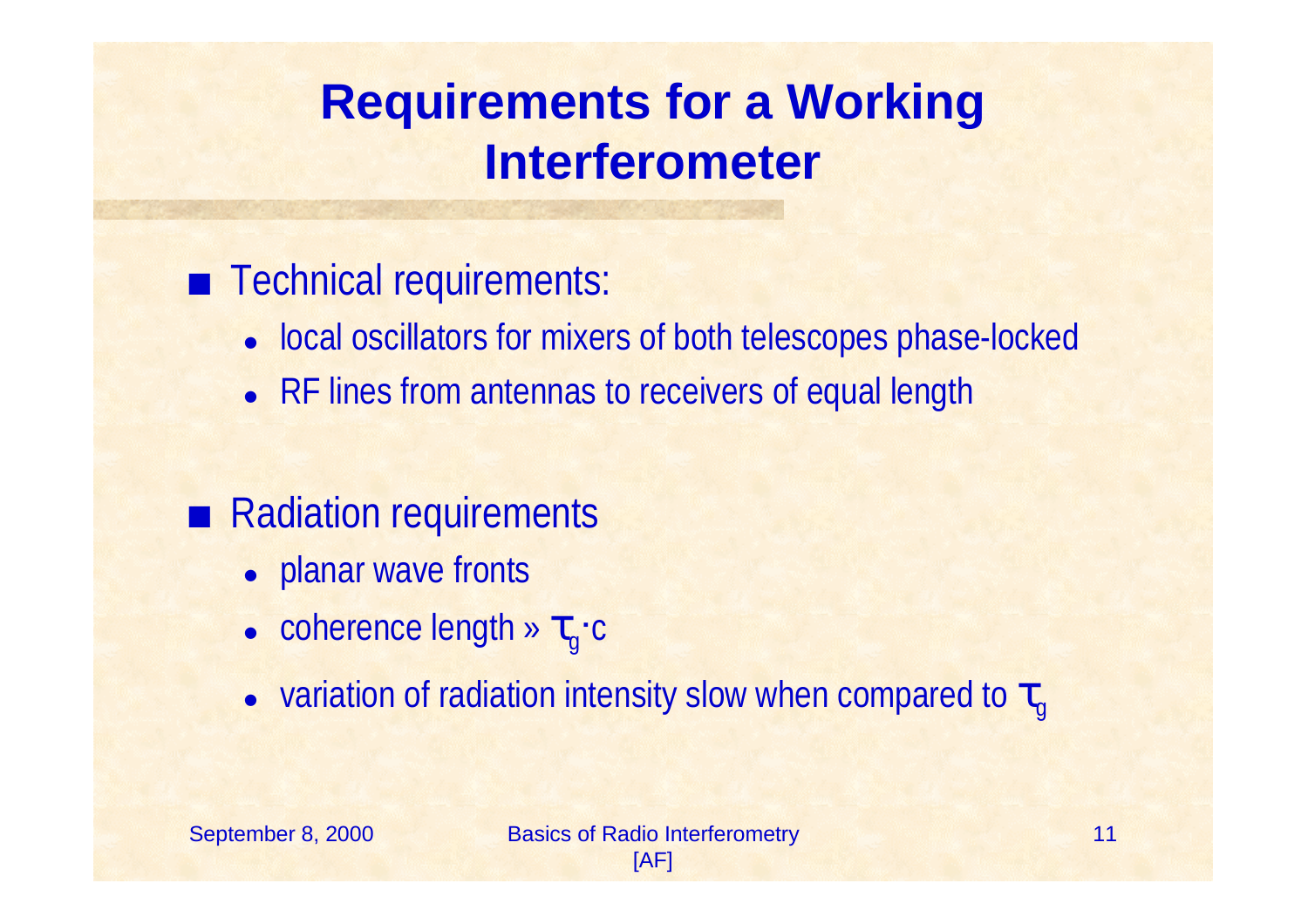#### **Extended Sources I**

 $\blacksquare$  point source = unrealistic case  $\blacksquare$  extended source = sum of point sources  $\blacksquare$  response of the interferometer = sum of the responses to point sources

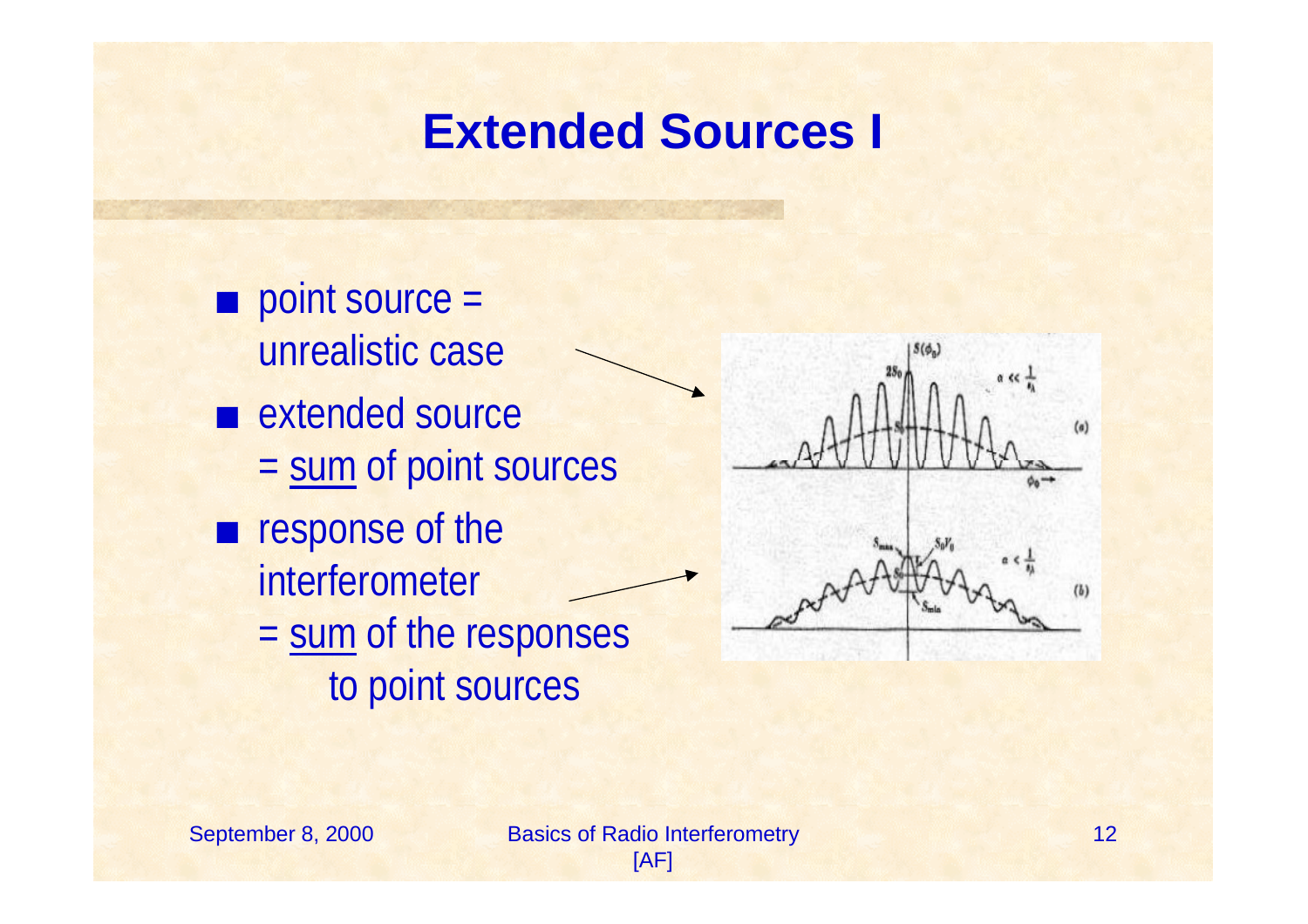# **Extended Sources II**

using vector notation:

- $\bullet$   $\mathbf{s}(t)$  = source vector (to source center)
- $\bullet$   $\sigma$  = element deviation from source center
- $\bullet$  **B** = vector notation of baseline
- **b** = projected spacing

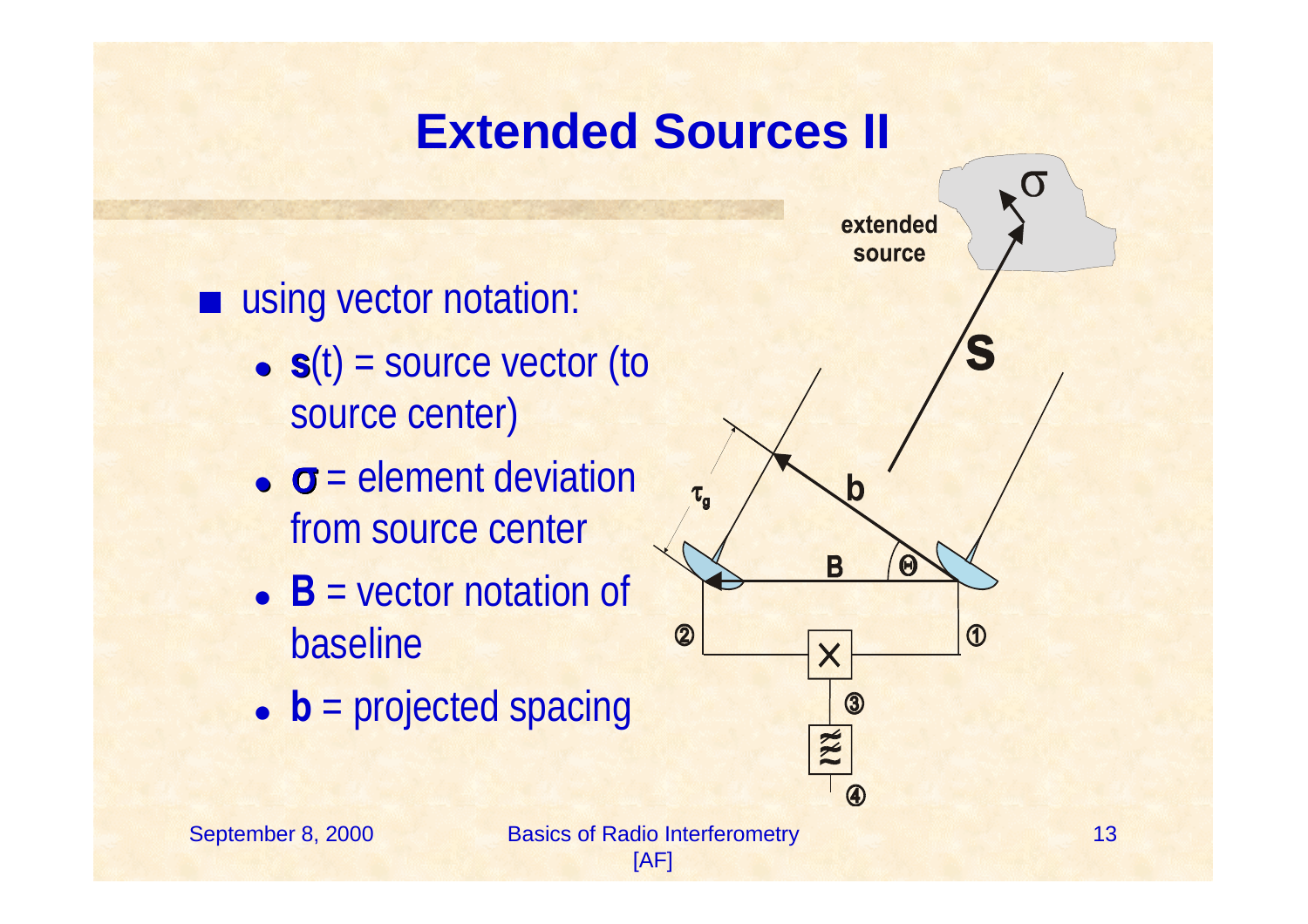#### **Extended Sources III**

V = Visibility function = **Fourier transformation of**   $\propto$   $\left[\mathrm{d}\sigma \cdot I(\sigma) \cdot \cos(2\pi \mathbf{B} \cdot (\mathbf{s}(t) + \sigma))\right]$  $= V \cdot \exp\{i2\pi \mathbf{B} \cdot \mathbf{s}(t)\}\$  $= \left[ d\sigma \cdot I(\sigma) \cdot \exp\{i2\pi b \cdot \sigma\} \right]$ ∫ ∫ + ∞−∞+∞ −∞ $V = |d\sigma \cdot I(\sigma) \cdot exp\{i2\pi\}$  $R(t) \propto \int d\sigma \cdot I(\sigma) \cdot \cos(2\pi B \cdot (s(t)))$ 

#### **source's brightness distribution**

September 8, 2000 Basics of Radio Interferometry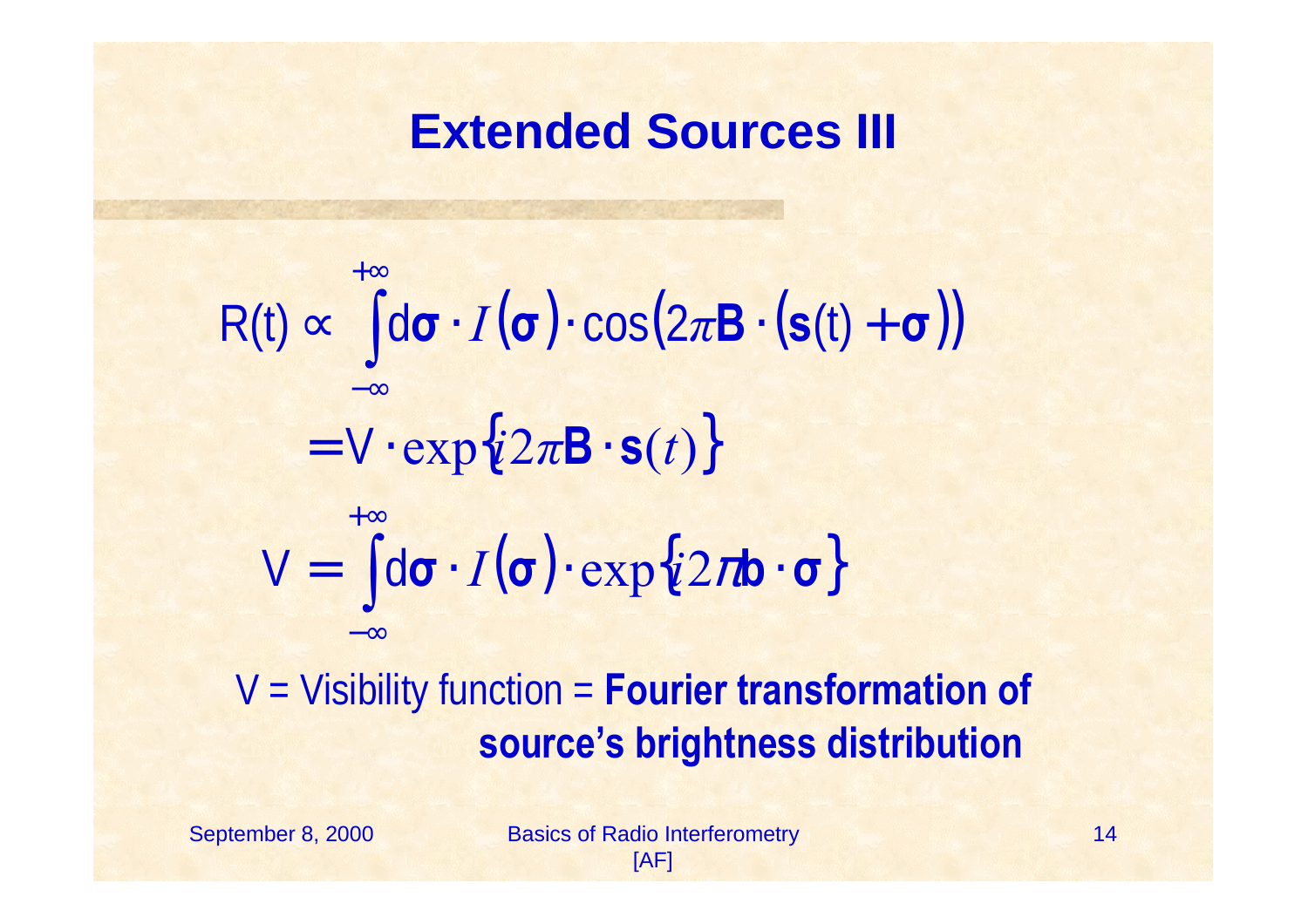#### **Bandwidth Effects I**

 $\blacksquare$  wide bandwidths desirable  $\rightarrow$  increasing S/N ratio from monochromatic case becomes:  $\alpha(\omega)$  = frequency characteristics of equipment <sup>+</sup> big ∆ω**:**  τ **<sup>g</sup>** can lead to loss of correlation **!**  $\int$  $\left(\frac{2\pi B\cdot\Theta(t)}{2}\right)$  $\setminus$  $(2\pi B \cdot$  $= 72E^2 \cdot CO_2 \left( \frac{\lambda}{\lambda} \right)$  $R(t) = \frac{1}{2} E^2 \cdot \cos \left( \frac{2\pi B \cdot \Theta(t)}{2} \right)$ ∫  $+\Delta$   $\int$  $\left(\frac{2\pi B\cdot\Theta(t)}{2}\right)$  $\setminus$  $(2\pi B \cdot$  $=$   $72E^{\prime}$   $\cdot$   $\cdot$   $\cdot$   $U(U)$   $\cdot$   $U(U)$   $\cdot$  $\omega_{0} + \Delta \omega$ ω  $\lambda$  ${\pi}$  $\omega \cdot \alpha \omega$ 0 0  $R(t) = \frac{\omega_{0+2}\omega}{2E^2}$  d( $\omega$ )  $\alpha(\omega)$  cos  $\frac{2\pi B \cdot \Theta(t)}{2E^2}$ *Θ*

September 8, 2000 Basics of Radio Interferometry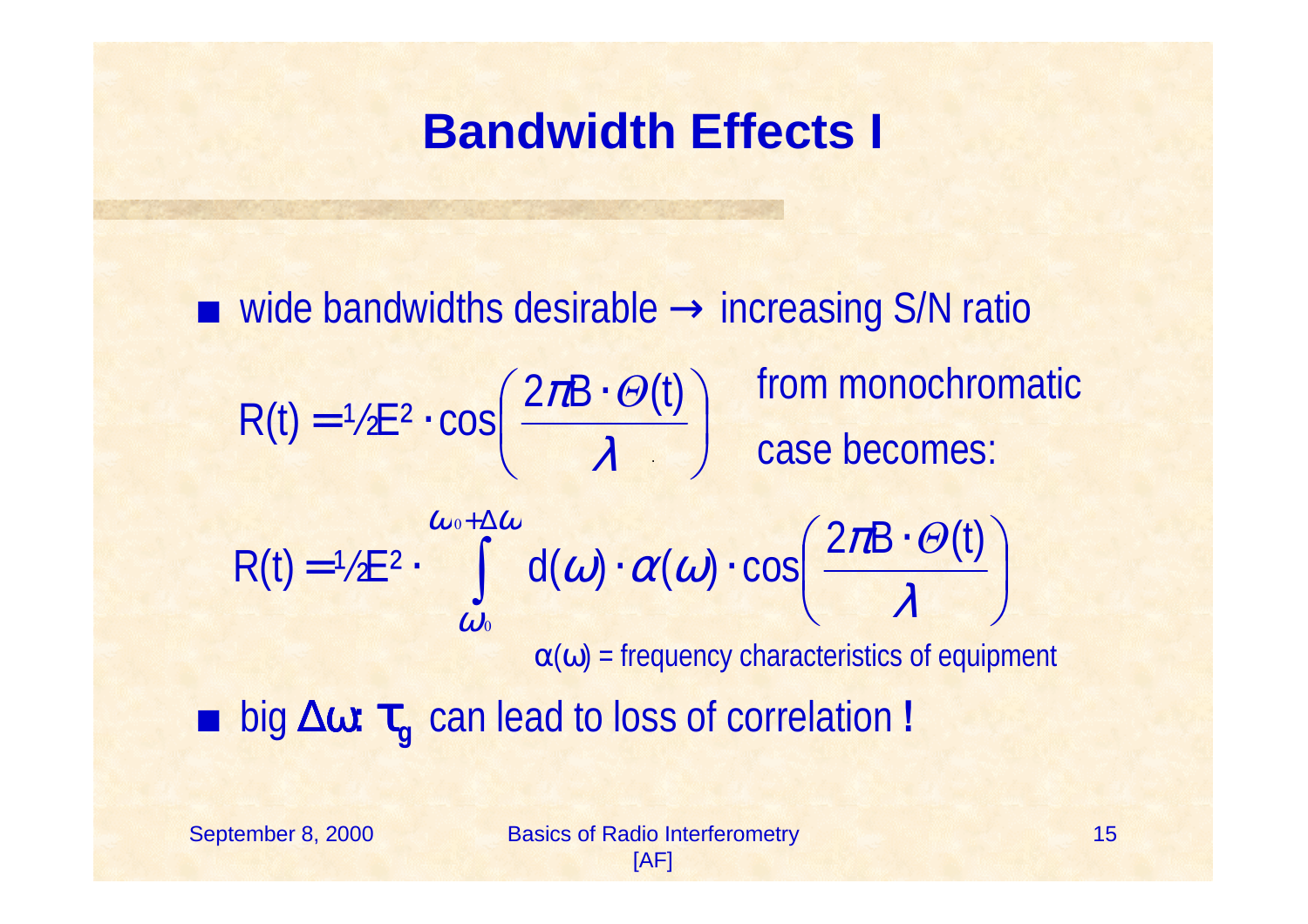#### **Bandwidth Effects II**

 $\blacksquare$  instrumental delay <sup>τ</sup>**<sup>i</sup>** for compensation **E** exact compensation of τ **<sup>g</sup>** only for **s**  $\blacksquare$  interferences from source elements at **s** +σ



September 8, 2000 Basics of Radio Interferometry [AF]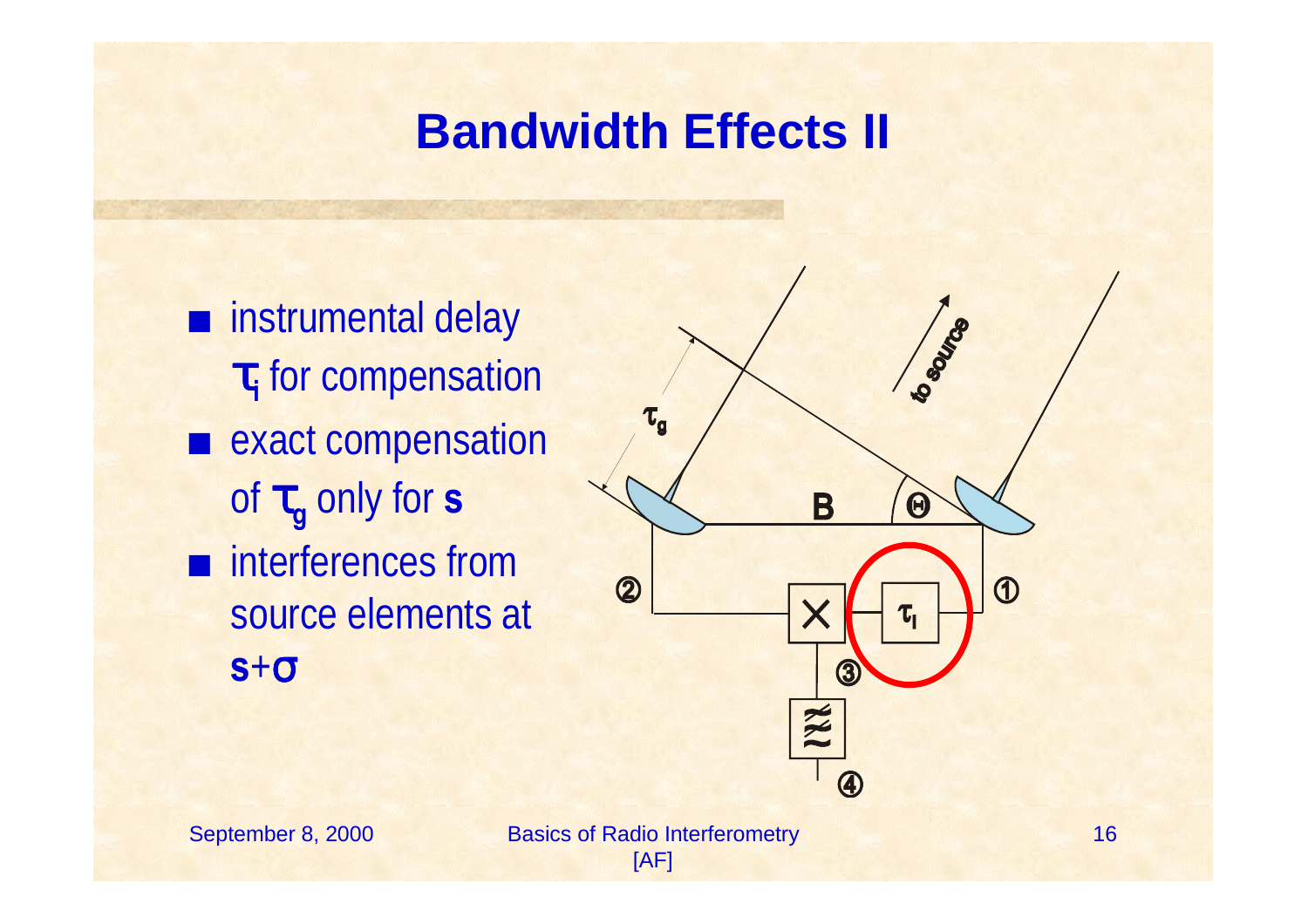# **Aperture Synthesis I**

 $\blacksquare$  two-element interferometer  $\rightarrow$  one Fourier component of brightness distribution  $\rightarrow$  measuring at one discrete spatial frequency **Exercise Spatial frequency**  $\rightarrow$  describes how fast the brightness changes with the direction (angle) of observation  $\rightarrow$  analogy: frequencies describe how fast the amplitude of an electrical signal changes in time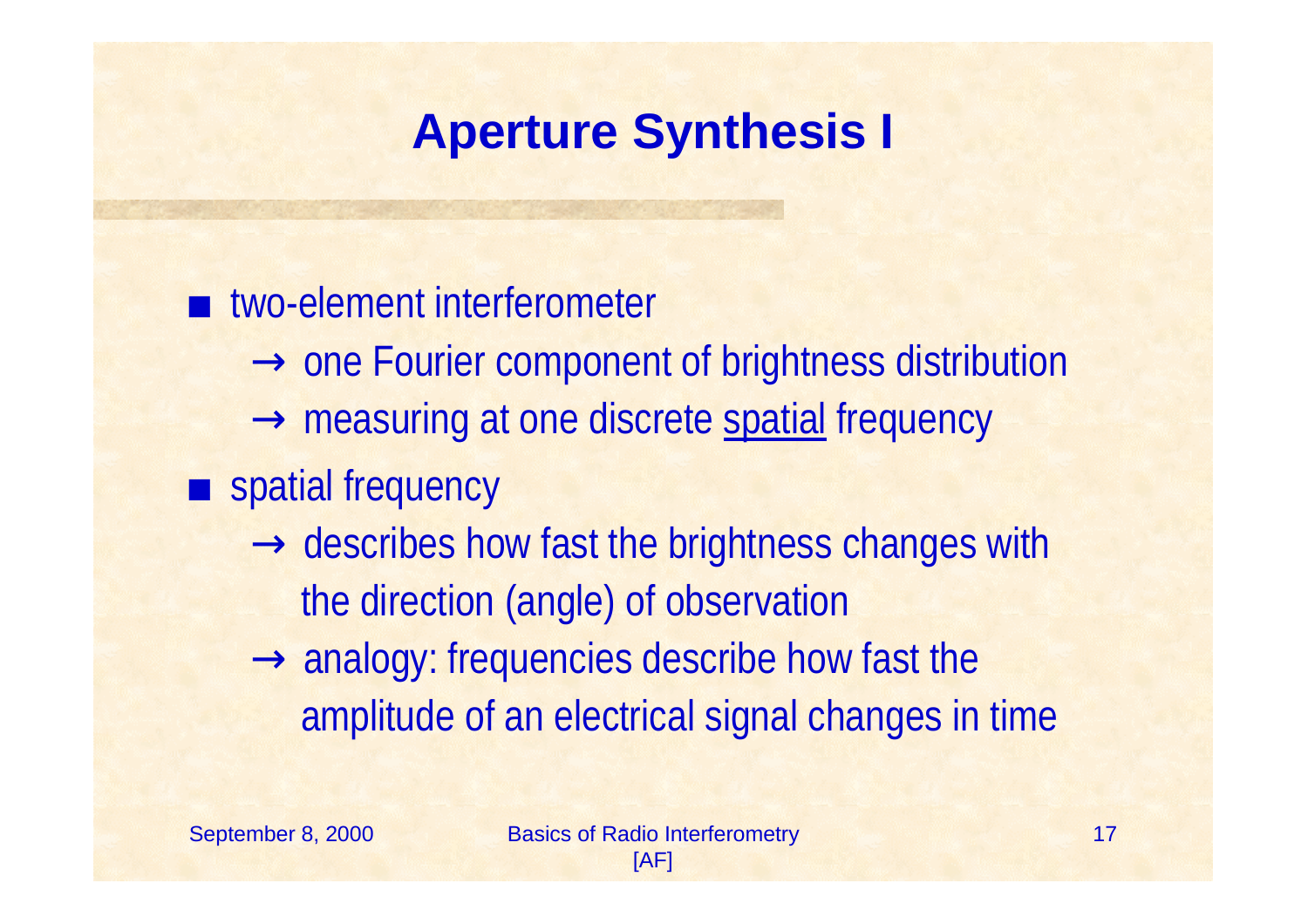# **Aperture Synthesis II**

- $\blacksquare$  single radio telescope = low-pass for spatial frequencies
- $\blacksquare$  interferometer = band-pass for spatial frequencies
- **EX reconstruction of brightness distribution needs** measuring at many different spatial frequencies  $\blacksquare$  analogy: voice signal on a phone line
	- one measuring system measures at 1kHz
	- ! others at 300, 350, ... , 2800, 2900, 3000Hz
	- all together  $\rightarrow$  approximation of the original signal
	- ordinary telephone ≅ filled aperture telescope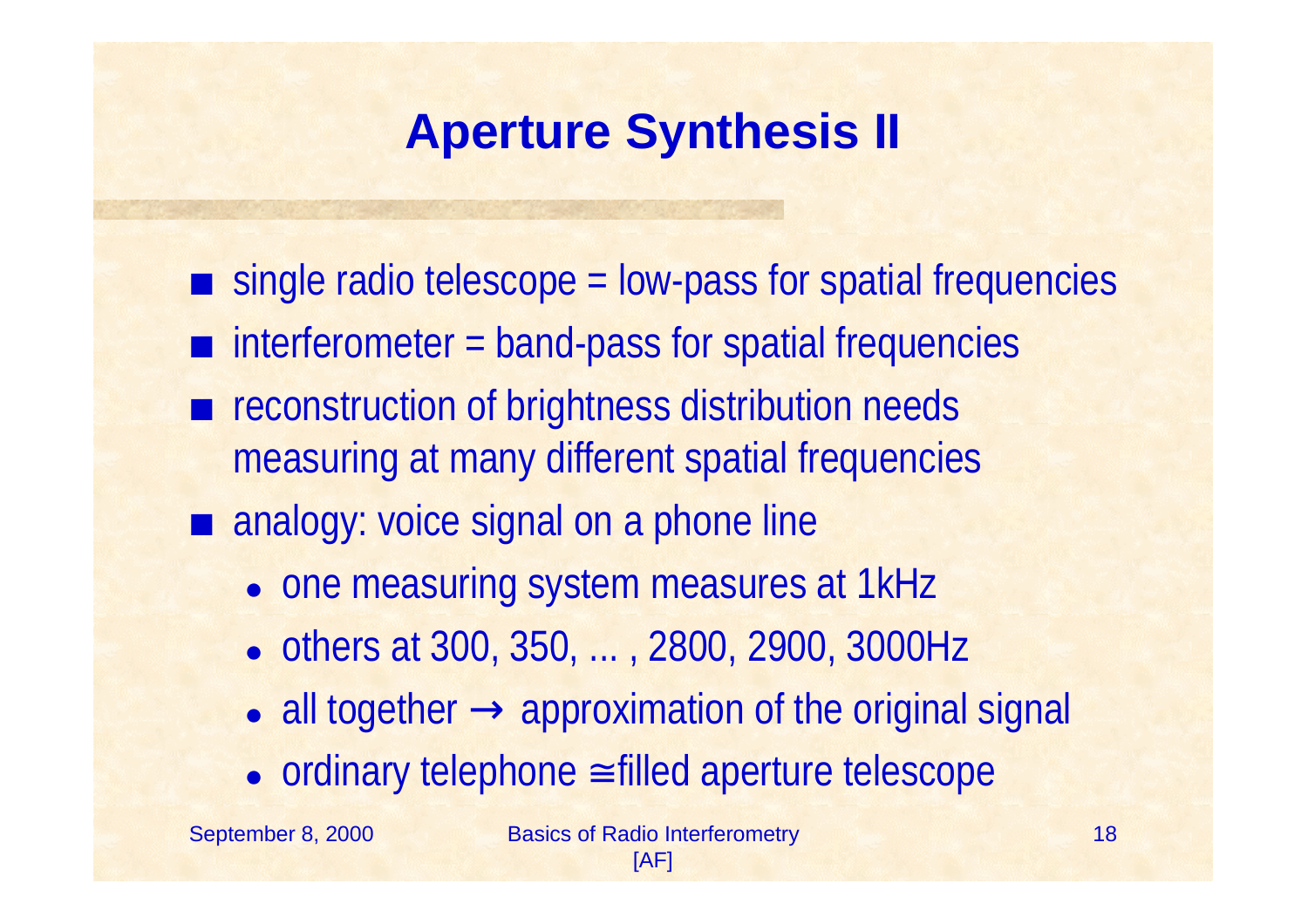# **Aperture Synthesis III**

Image reconstruction:

- inverse Fourier transformation of a set of Visibility functions
- **Exercise 2 cleaning of images necessary** 
	- CLEAN algorithm (Högbom 1974)
		- variants: Clark, Cotton-Schwab
	- Maximum Entropy Method (Wernecke 1975)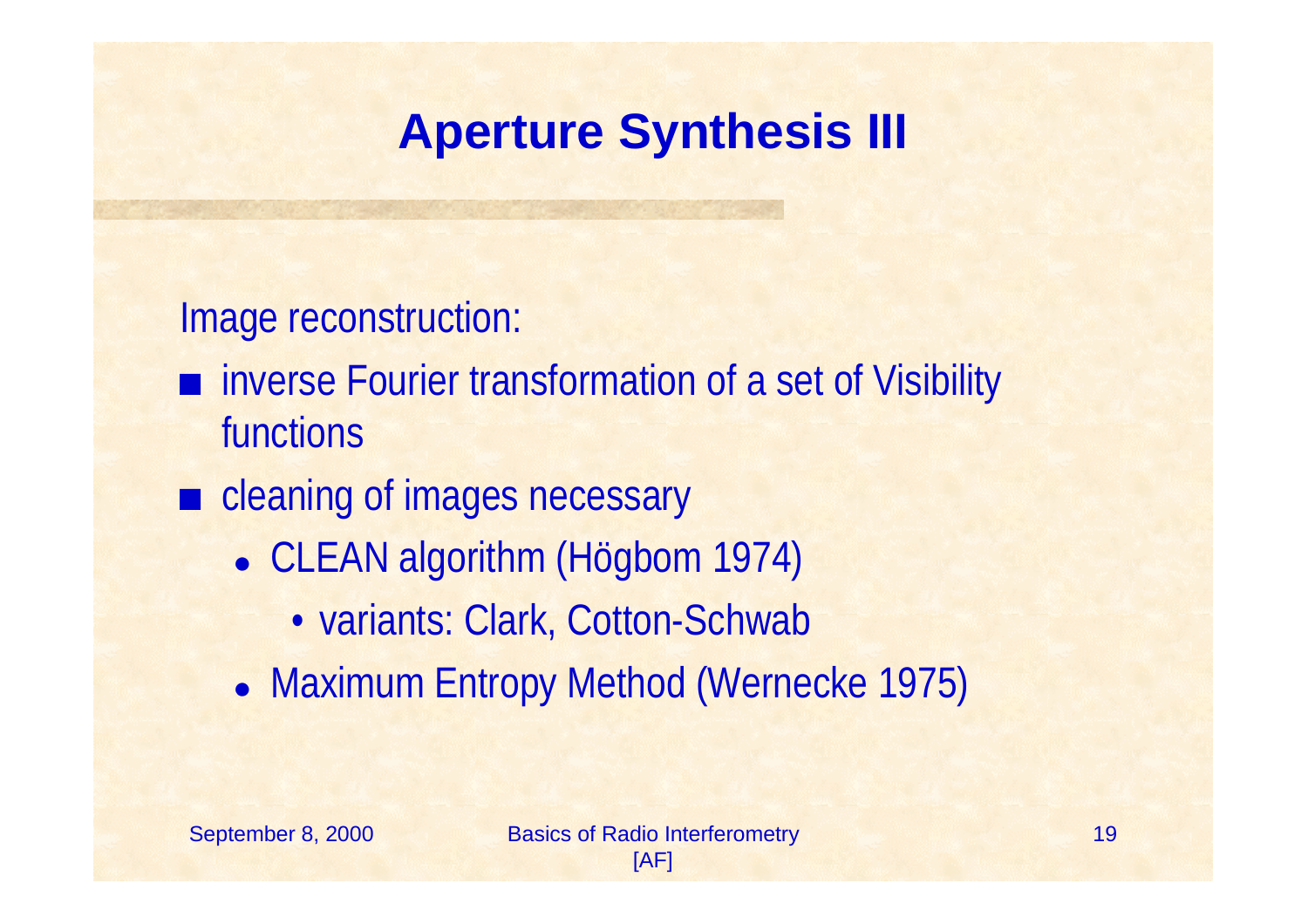#### **Aperture Synthesis IV**

#### $\blacksquare$  image quality depends on number of elements



source's brightness distribution

9 x 9 components

40 x 40 components

September 8, 2000 Basics of Radio Interferometry [AF]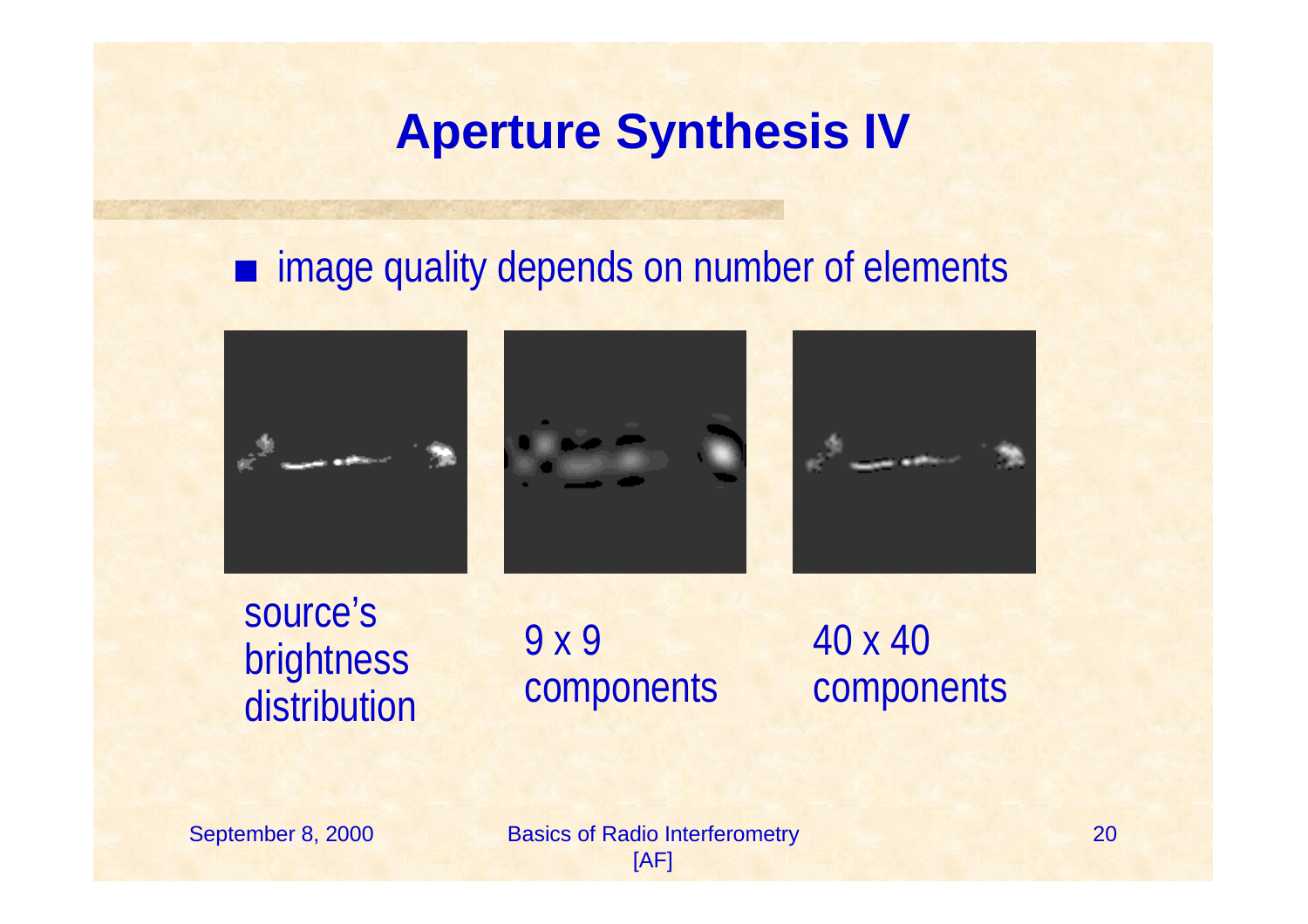

**Formular interferometers: directly connected by RF lines** 

- $\blacksquare$  not feasible with greater distances
- Very Long Baseline Interferometry:
	- inter-continental distances (baselines > 10000km)
	- synchronization of LOs: atomic frequency standards
	- correlation of signals: off-line
	- earth rotation  $\rightarrow$  different visibility functions with the same telescopes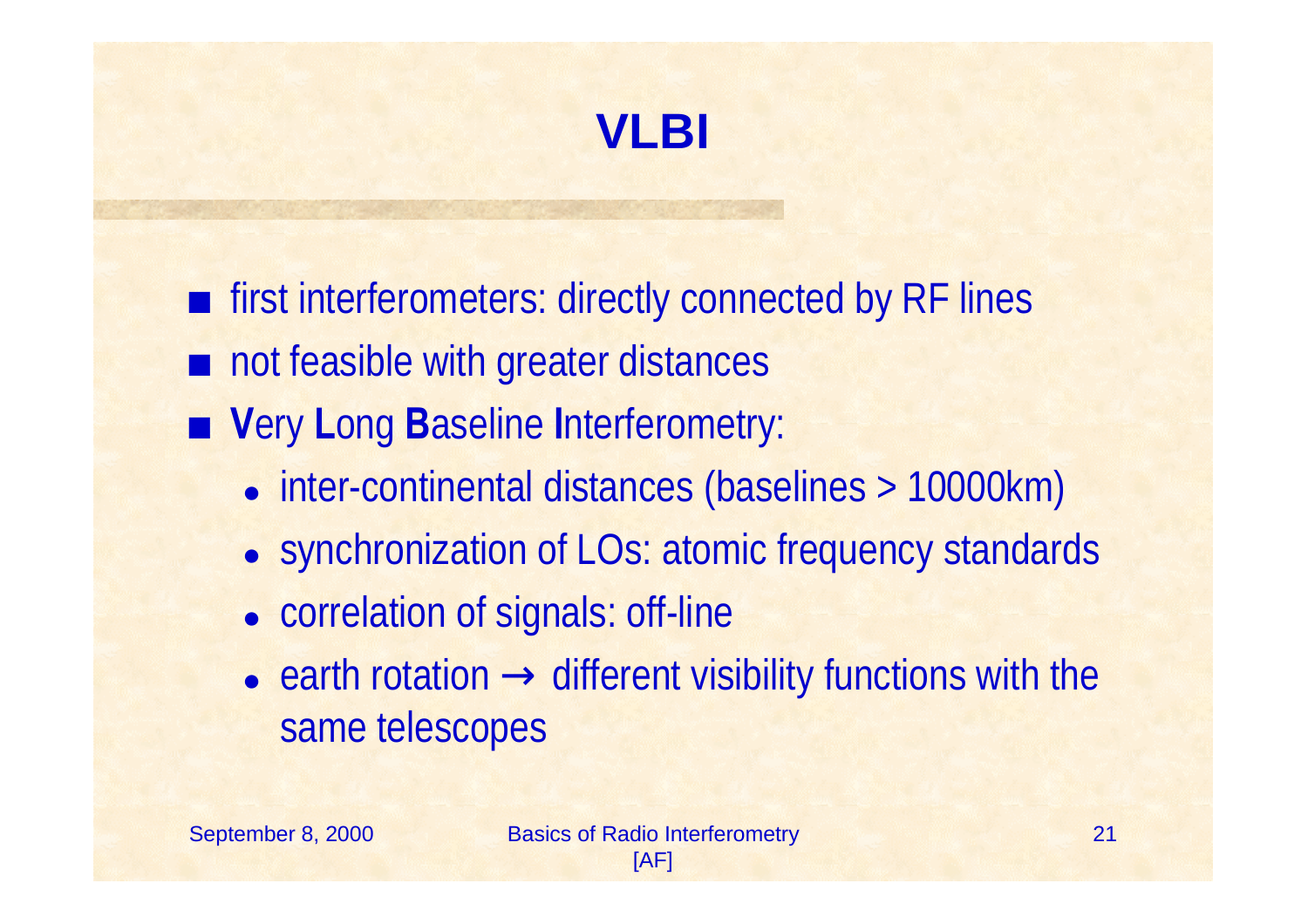#### **Intensity Interferometer**

■ Hanbury Brown, Twiss (1968)  $\blacksquare$  interferometer without phase stable system (incoherent LOs) post-detection multiplication some correlation due to intensity fluctuatios **u** low signal-to-noise ratio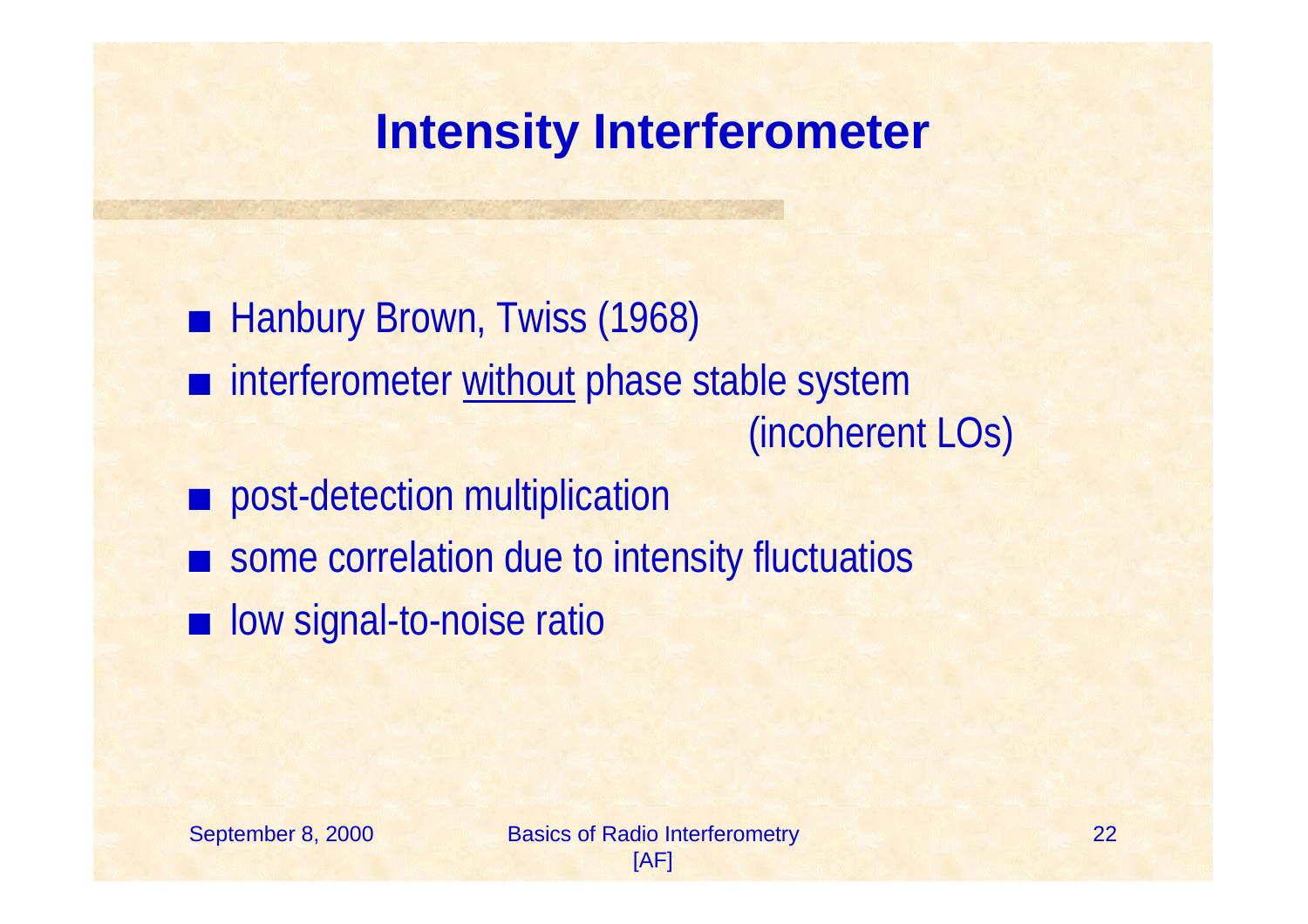# **Amateur Radio Astronomy and Interferometry I**

**u.** lots of amateur radio telescopes available main problem: LO and time synchronization ■ ALLBIN project:

- synchronization of time by Astra satellite
- Phase 1: "only" accumulation of data
- Phase 2: intensity interferometer (no LO synchronization necessary)
- Phase 3: ALLBIN a "normal" interferometer ???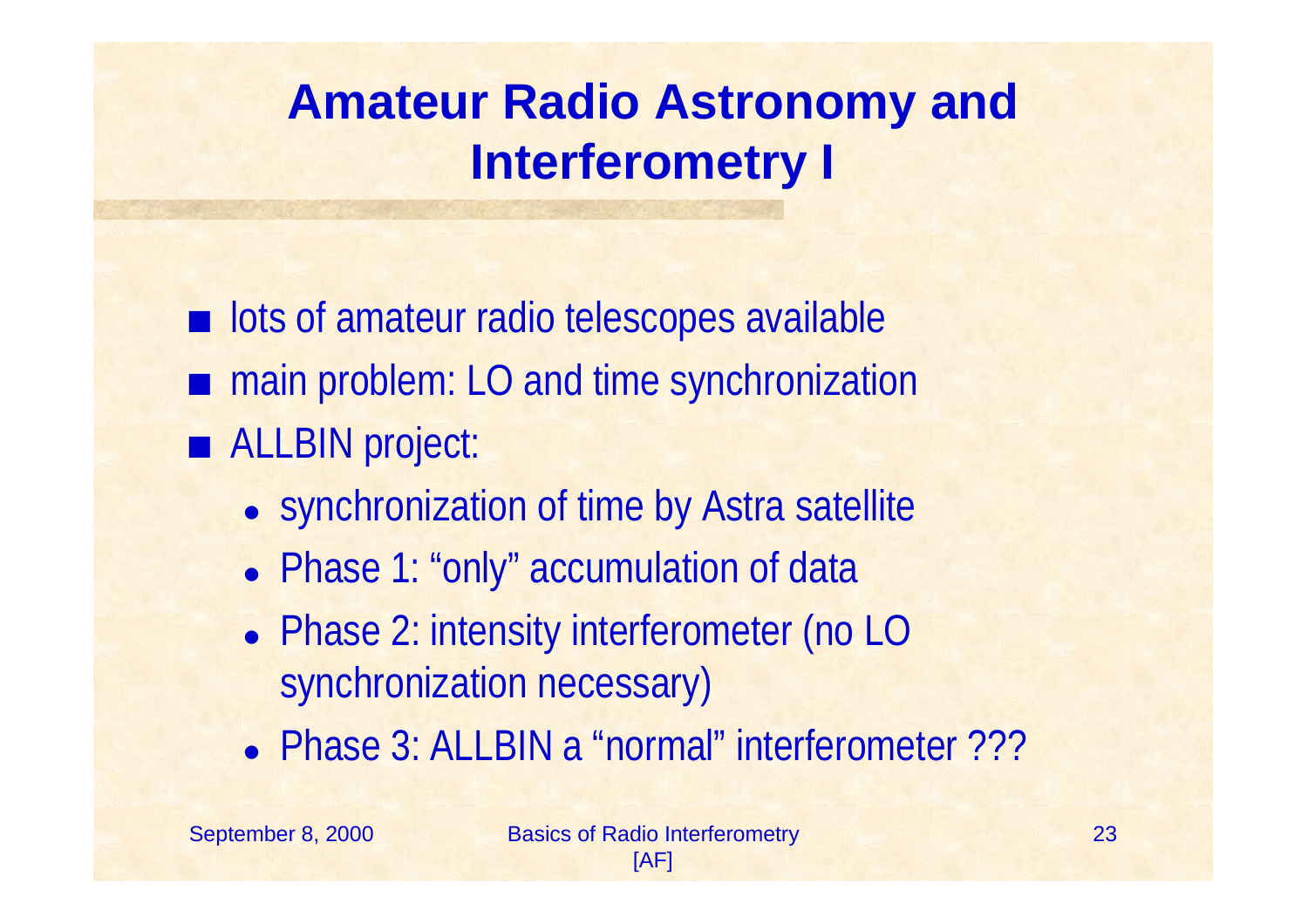# **Amateur Radio Astronomy and Interferometry II**

- What's missing to make ALLBIN a real interferometer? (Assume data exchange and communication from phase 1 working!)
	- phase 2:
		- understand Intensity Interferometer
		- write software to combine data from telescopes and for imaging
	- phase 3:
		- develop techniques to use satellite signal for LO
		- •software (use as much as possible from first step)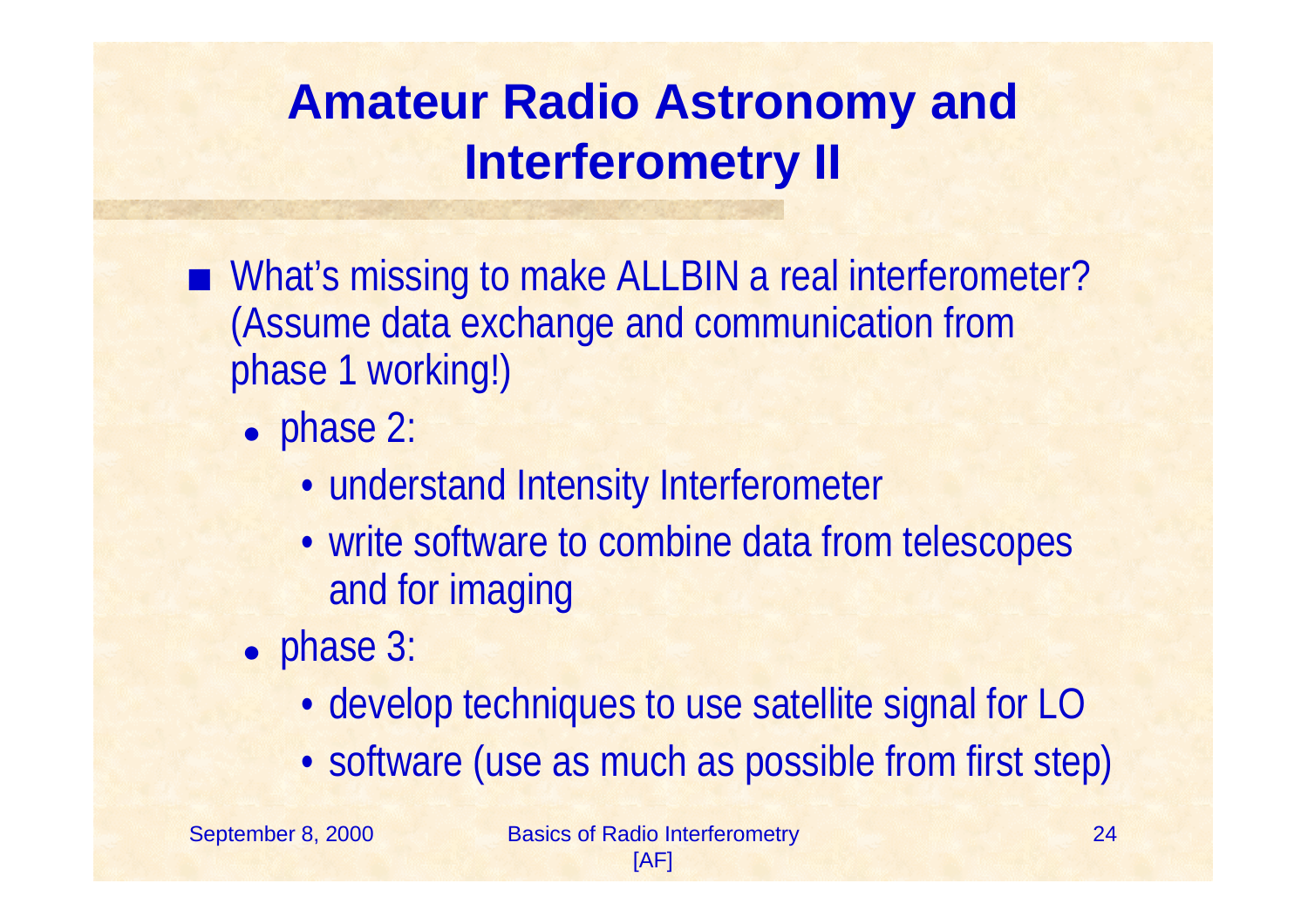# **Literature I**

#### **E** Books

- $\bullet$ John D. Kraus, *Radio Astronomy*, 2nd Edition, Cygnus-Quasar Books
- $\bullet$ Burke, Graham-Smith, *An Introduction to Radio Astronomy*, Cambridge Univ. Press 1997
- $\bullet$  Verschuur, Kellermann (Ed.), *Galactic and Extra-Galactic Radio Astronomy*, Chapter 10 by E.B.Fomalont & Melwyn C.H.Wright, Springer 1974
- $\bullet$ Kristen Rohlfs, *Tools of Radio Astronomy*, Chapter 6, Springer 1986
- $\bullet$  R.Wohlleben, H.Mattes, *Interferometrie in Radioastronomie und Radartechnik*, Vogel-Verlag 1973
- Articles
	- $\bullet$ E.B.Fomalont, *Earth-Rotation Aperture Synthesis*, IEEE Proceedings Vol.61, No.9, 1973
	- $\bullet$  A.R.Thompson, R.N.Bracewell, *Interpolation and Fourier Transformation of Fringe Visibilities*, Astronomical Journal, 1974
	- $\bullet$ M.A.Cohen, *High-Resolution Observations of Radio Sources*, ARAA Vol. 7, 1969
	- $\bullet$  M.Ishiguro, *Phase Error Correction in Multi-Element Radio Interferometers by Data Processing*, Astron.Astrophys.Supplement 15, 1974